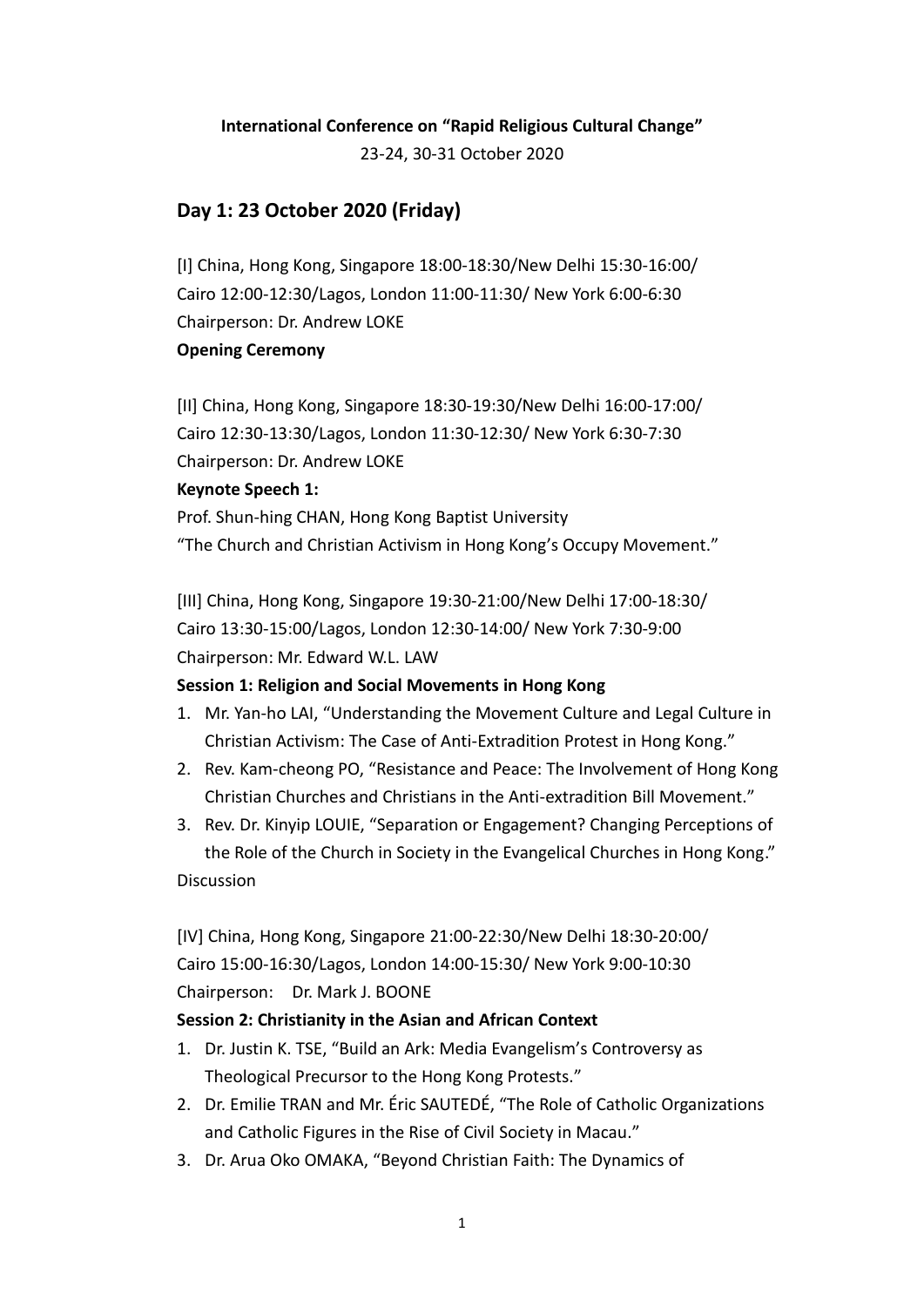Pentecostalism and the Ubiquity of Churches in Nigeria." Discussion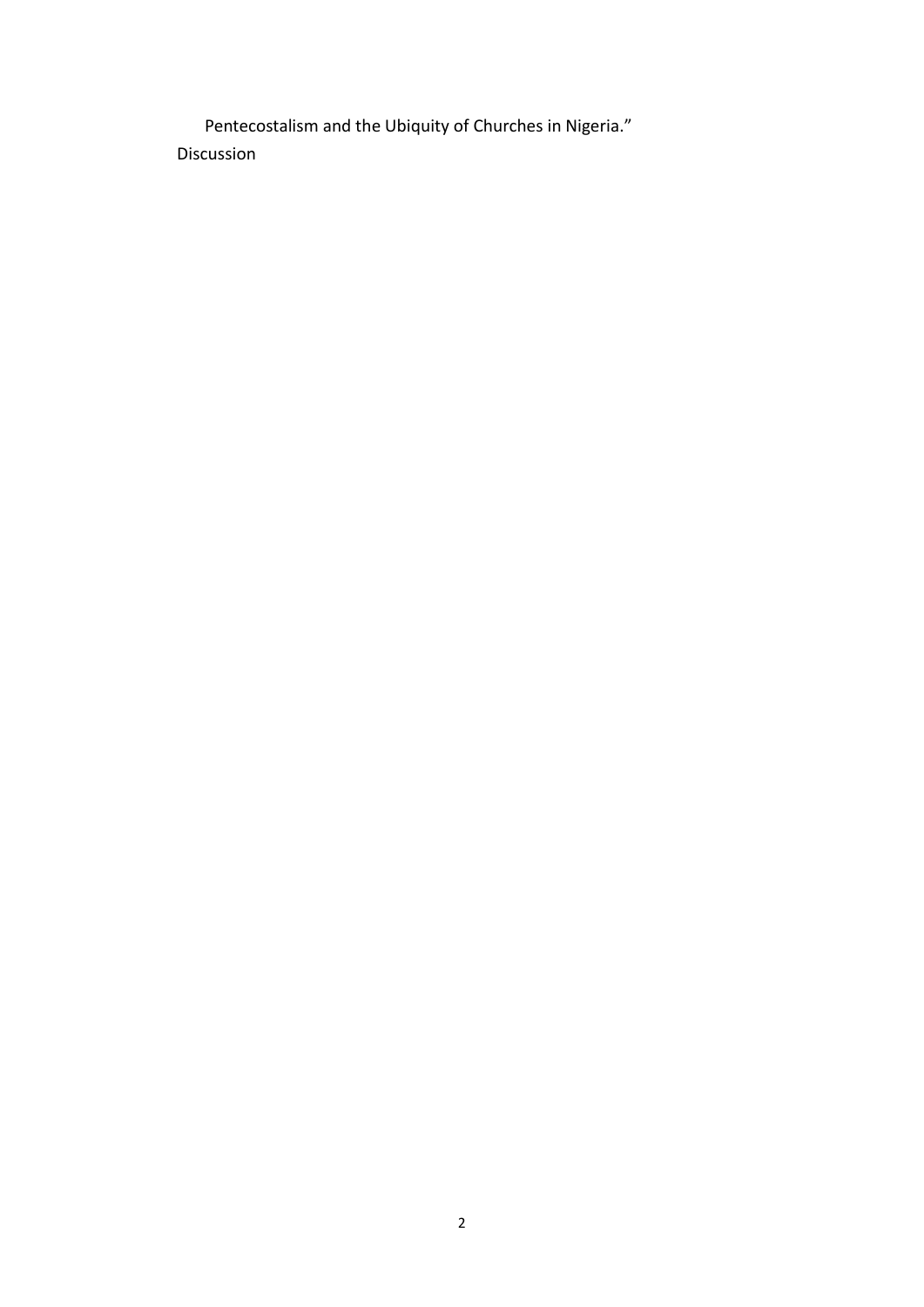# **Day 2: 24 October 2020 (Saturday)**

[V] China, Hong Kong, Singapore 18:00-19:00/New Delhi 15:30-16:30/ Cairo 12:00-13:00/Lagos, London 11:00-12:00/ New York 6:00-7:00 Chairperson: Dr. Ellen Y. ZHANG

### **Keynote Speech 2:**

Prof. Michael PUETT, Harvard University

[VI] China, Hong Kong, Singapore 19:00-20:30/New Delhi 16:30-18:00/ Cairo 13:00-14:30/Lagos, London 12:00-13:30/ New York 7:00-8:30 Chairperson: Dr. Wai-luen KWOK

### **Session 3: Religion, Space and Secularism in China and Hong Kong**

- 1. Prof. WONG Wai Ching Angela, "Beyond the Boundary of Home: Religion, Space and Women in Hong Kong."
- 2. Dr. Ruslan YUSUPOV, "Enduring State Secularism: Contingencies of Securing Islamic Futures in the Wake of Political Upheaval in Contemporary China."
- 3. Dr. Anthony LAM, "The Dialogue between Catholicism and Communist Atheism in the Context of the Contemporary Greater China."

#### Discussion

[VII] China, Hong Kong, Singapore 20:30-22:00/New Delhi 18:00-19:30/ Cairo 14:30-16:00/Lagos, London 13:30-15:00/ New York 8:30-10:00 Chairperson: Prof. Shun-hing CHAN

## **Session 4: Religion, Culture, and Social Change in Contemporary China**

- 1. Prof. Tik-sang LIU, "Minority Image Making: A Case Study of the Youhuachuan Festival in Dali, Yunnan."
- 2. Dr. Catherine HARDIE, "'My Phone is my Temple': Digital-based Missionary Outreach and the 'Sinicisation' of Tibetan Buddhism in Mainland China."
- 3. Mr. Edward W.L. LAW, "Diversifying Organizational Structures and Church-State Relations: A Case Study of the Catholic Church in Wenzhou, Zhejiang  $(1980 - 2010)$ ."

**Discussion**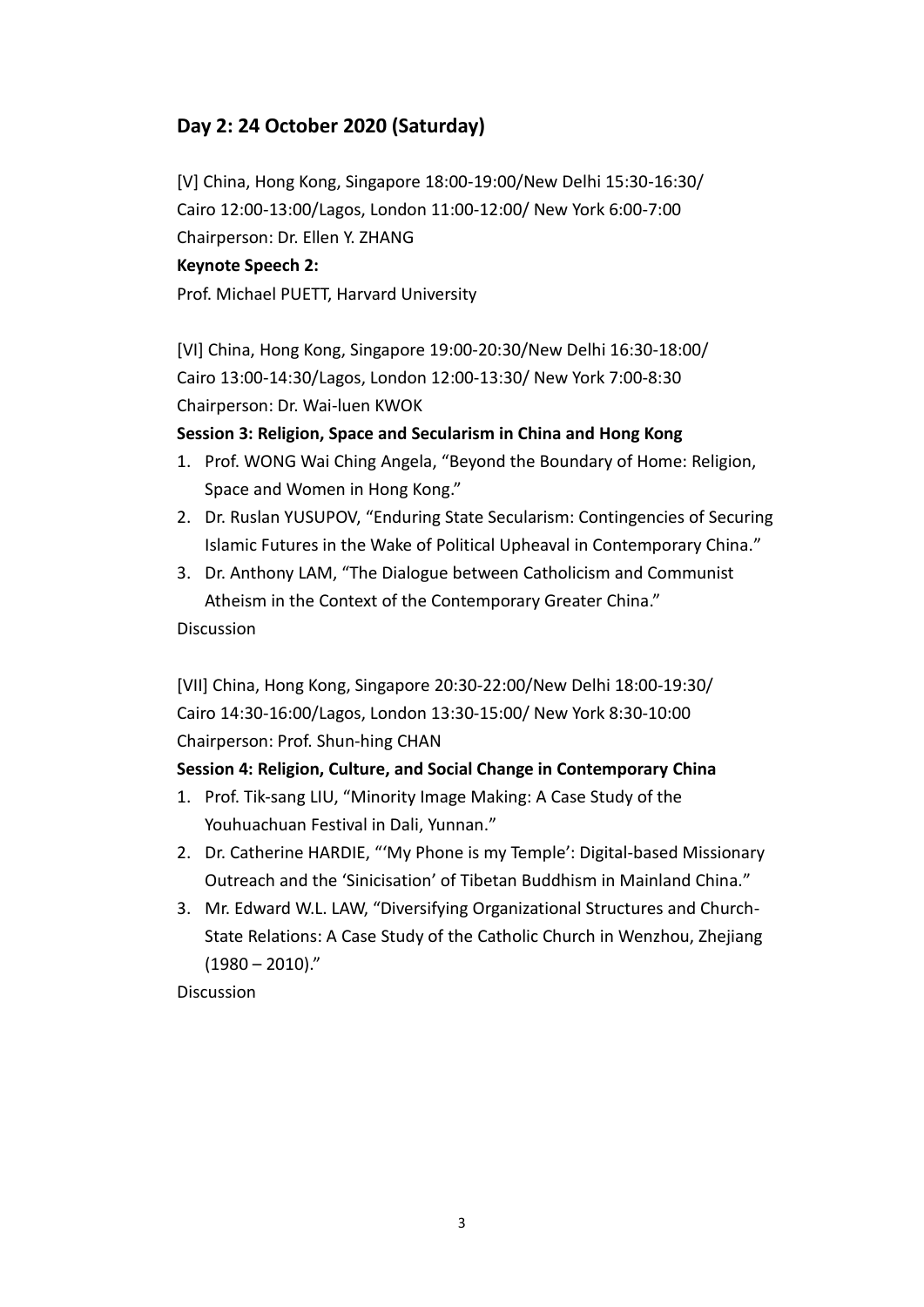# **Day 3: 30 October 2020 (Friday)**

[VIII] China, Hong Kong, Singapore 18:00-19:00/New Delhi 15:30-16:30/ Cairo 12:00-13:00/Lagos, London 11:00-12:00/ New York 6:00-7:00 Chairperson: Prof. Stephen R. PALMQUIST

### **Keynote Speech 3:**

Prof. Gavin FLOOD, University of Oxford "Tantric Religion and Social Change."

[IX] China, Hong Kong, Singapore 19:00-20:30/New Delhi 16:30-18:00/ Cairo 13:00-14:30/Lagos, London 12:00-13:30/ New York 7:00-8:30 Chairperson: Dr. Benedict CHAN

### **Session 5: Religion, Identity, and Nationalism**

- 1. Dr. George K.W. MAK, "The Mandarin *Union Version*'s Role in Promoting Mandarin's Identity Function as the National Language of Republican China."
- 2. Dr. Domenic MARBANIANG, "Rebel, Revive, or Reform: The Emergence and Transformation of Hindu Identity in the Indian Subcontinent."
- 3. Ms. Ankita SINGH, "From Hinduism to Hindutva: A Reflection on Changing Religious Current in India."

#### Discussion

[X] China, Hong Kong, Singapore 20:30-22:00/New Delhi 18:00-19:30/ Cairo 14:30-16:00/Lagos, London 13:30-15:00/ New York 8:30-10:00 Chairperson: Dr. George Kam Wah MAK

## **Session 6: Women, Gender and Religion**

- 1. Ms. Mary VANLALTHANPUII, "Women and Church Politics in the Mizoram Presbyterian Church."
- 2. Dr. Christina Wai-Yin WONG and Dr. Charis W.S. CHEUNG, "Situated Women's Leadership: A Historical Revisit of the Hong Kong Young Women's Christian Association (1920-2020)."
- 3. Ms. Joyce L.H. FUNG, "Empowered, Independent and Spiritual: An Investigation into Female-only/-oriented Body-Mind-Spirit Activities in Hong Kong."

Discussion